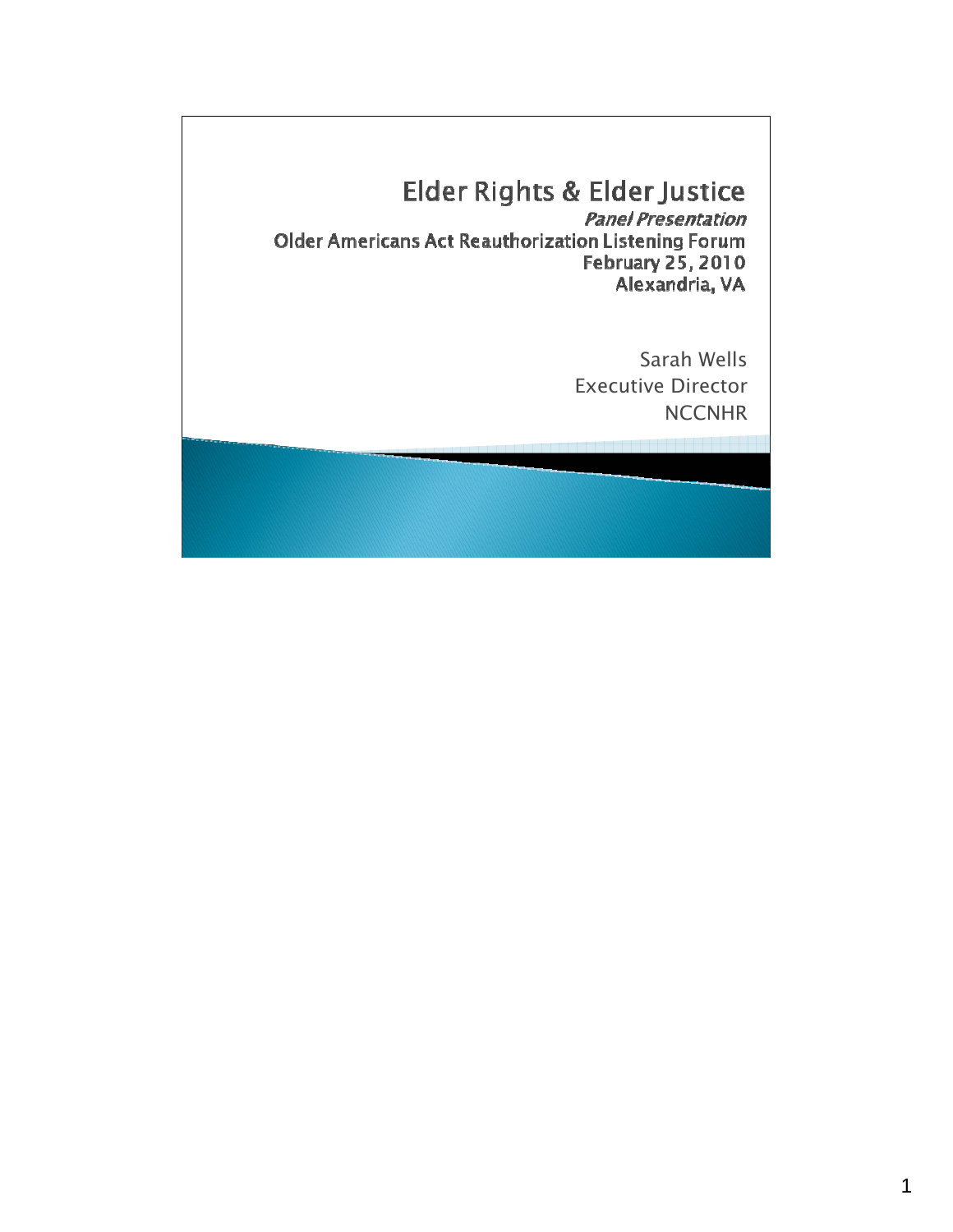

**Introduction**

Good morning and thank you to Assistant Secretary Greenlee and the Administration on Aging for this opportunity. My name is Sarah Wells and I am the Executive Director of NCCNHR, formerly the National Citizens' Coalition for Nursing Home Reform.

I bring two perspectives to this panel:

- First, as the head of NCCNHR, a national organization that advocates for the consumer in all long-term care settings.
- NCCNHR was formed in 1975 because of public concern about substandard care in nursing homes. Members of NCCNHR are from across the United States and comprise a diverse coalition of consumers, citizen advocacy groups, state and local long-term care Ombudsmen, professional groups, families, workers and other stakeholders. NCCNHR provides information and leadership on federal and state regulatory and legislative policy development and models and strategies to improve care and life for residents of nursing homes and other long-term care settings.
- NCCNHR's second perspective on reauthorization comes from operating the National Long- Term Care Ombudsman Resource Center.
- The National Long-Term Care Ombudsman Resource Center provides support, technical assistance and training to the 53 State Long-Term Care Ombudsman Programs and their statewide networks of almost 600 regional programs. The Center's objectives are to enhance the skills, knowledge, and management capacity of the State programs to enable them to handle residents' complaints and represent resident interests. Funded by the Administration on Aging (AoA), the Center is operated by NCCNHR in cooperation with the National Association of State Units on Aging (NASUA).
- I will start off with an overview of a few things we have learned from several decades of experience with the Older Americans Act – and focus on: what are some of the key issues for the aging network, how do we strengthen the long-term care Ombudsman Program and where do we go from here?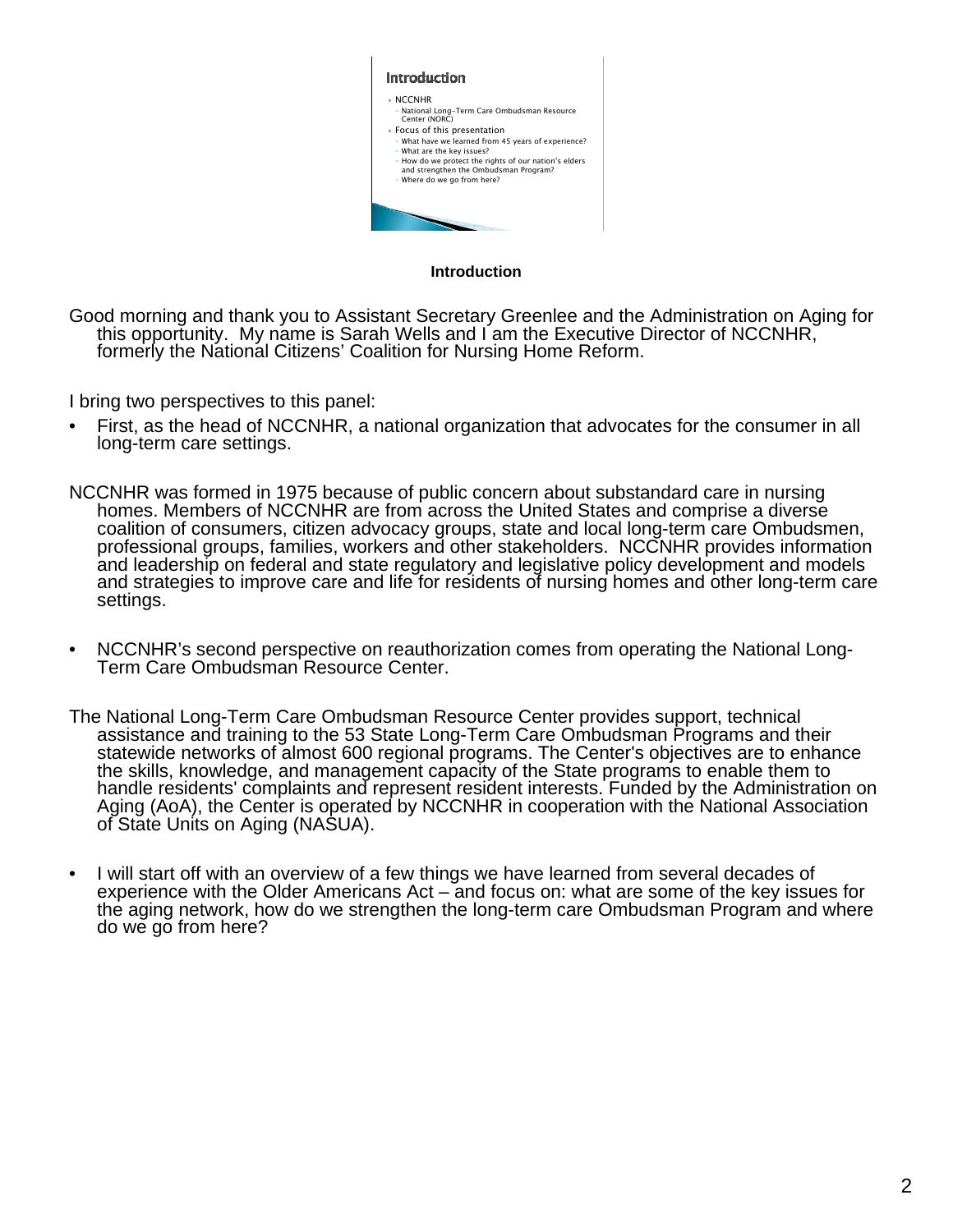

**What have we learned in the past 45 years? What is important?**

•We have learned that quality of care in nursing homes must be addressed from all angles: regulatory, legal, advocacy, and within the nursing home itself – this is called Culture Change. Our challenge as a network is to promote what the consumer wants, not just what we think is best for them.

• At NCCNHR, our members have advocated for and implemented Culture Change in many ways:

•For example, Ombudsmen advocate for residents and their right to make choices to direct their own care. A really important part of the energetic advocacy Ombudsmen have been able to do comes from their absolute focus on the consumer.

•Citizen advocacy groups have developed coalitions and regularly provide information to consumers and other advocates to promote Culture Change.

•NCCNHR has worked directly with residents to promote the principles of Culture Change, to learn what consumers want from their long-term care experiences and to make sure that consumers help shape the Culture Change movement.

Culture change involves rethinking values and practices of a nursing home from top to bottom, inside and out. Consumers should have a choice in their care and the options available must be quality care options.

Culture Change is exciting for the changing landscape of long-term care as the core values can be applied absolutely and immediately to all settings.

• We have also learned that **Vulnerable Elders** are often unable to access services and benefits. We know that a major challenge for the network is figuring out how we protect individuals who have no way of voicing their complaints, problems or who want to assert their legal rights.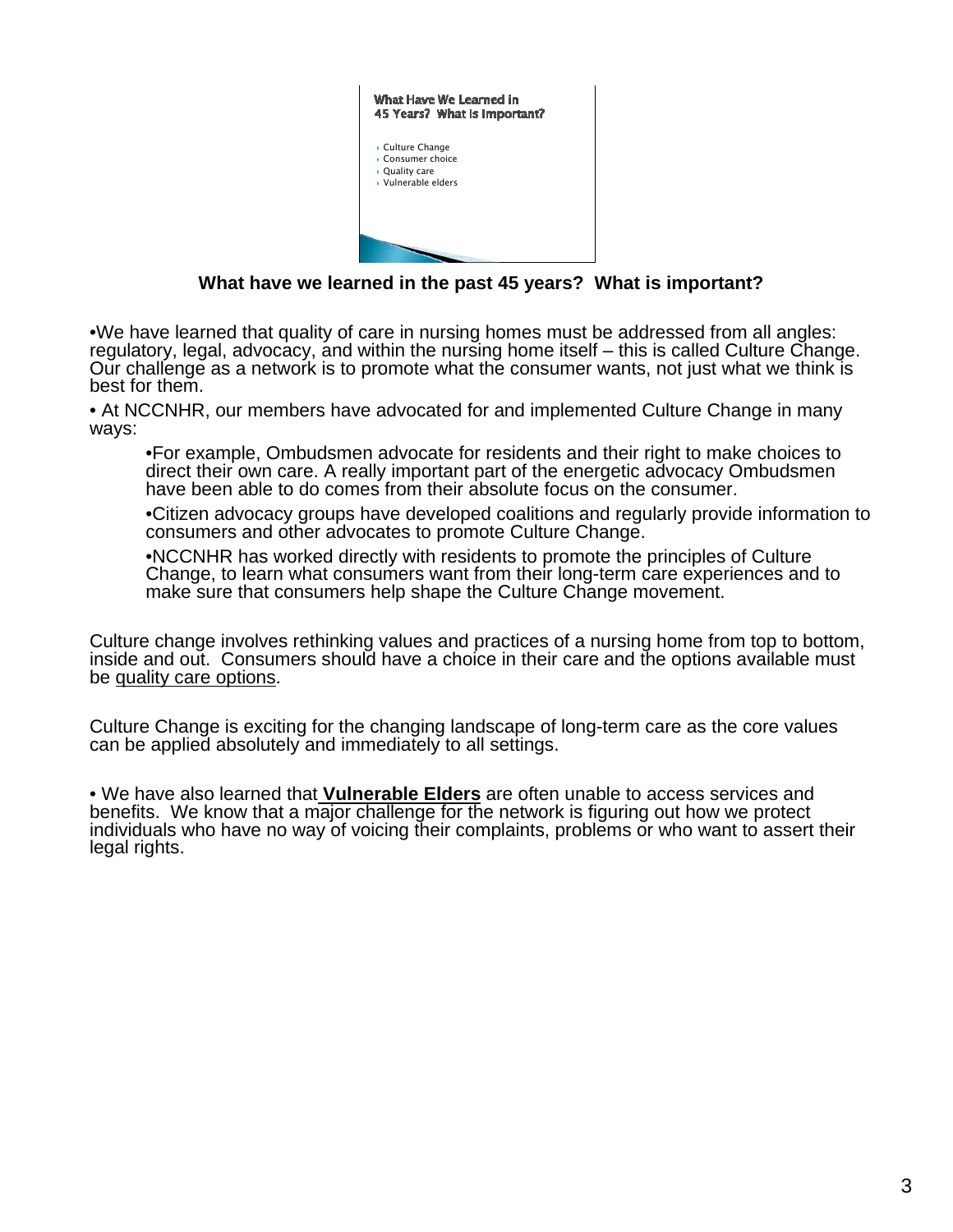

**What have we learned in the past 45 years? What is important?**

#### **The Ombudsman Program has worked:**

•The Ombudsman Program has been in the Older Americans Act since the 1970's – in 1992, amendments to the Older Americans Act strengthened the Ombudsman Program and transferred it to Title VII – which also included Programs for the Prevention of Elder Abuse, Neglect and Exploitation and other provisions.

•The Ombudsman Program is one of the "**core services**" under the Older Americans Act.

•The program started out as a demonstration project in a few states and is now utilized by thousands of consumers. While conditions have improved in Nursing Homes, these Ombudsmen continue to be essential to protect the rights of the most vulnerable.

•The Ombudsman Program is a network of 8,700 volunteers certified to handle complaints and more than 1,300 paid staff. Nationally, in 2008, the Ombudsman Program investigated over 271,000 complaints made by over 180,000 individuals and provided information on long-term care to another 327,000 people.

•The Ombudsmen tell us that the National Long-Term Care Resource Center has been a critical support for the Ombudsman Program success and development.

•Ombudsmen are in facilities and working with residents and families on a daily basis – they are often able to help resolve problems before they escalate or become serious.

#### •**However, we have also learned that the Ombudsman Program continues to face significant challenges and barriers:**

•We know that key components of ensuring elder justice and rights remain dramatically under-funded and are often hampered by politics.

•For example, Ombudsmen aren't able to fulfill their full advocacy potential because of lack of support for aggressive advocacy.

•When Ombudsmen have to play a variety of roles, this impacts the effectiveness of services – advocacy for elder rights and providing social services is often coupled with providing long-term care services, adult protective services and other roles.

•**Reports show us that the Ombudsman Programs that have been or are the most effective are those that are truly independent. Independence is a key component of advocacy – independence may be related to where the program is located, but it is isn't just about that, it is about wherever the Ombudsmen are located they need to be able to speak independently about the issues that impact residents.**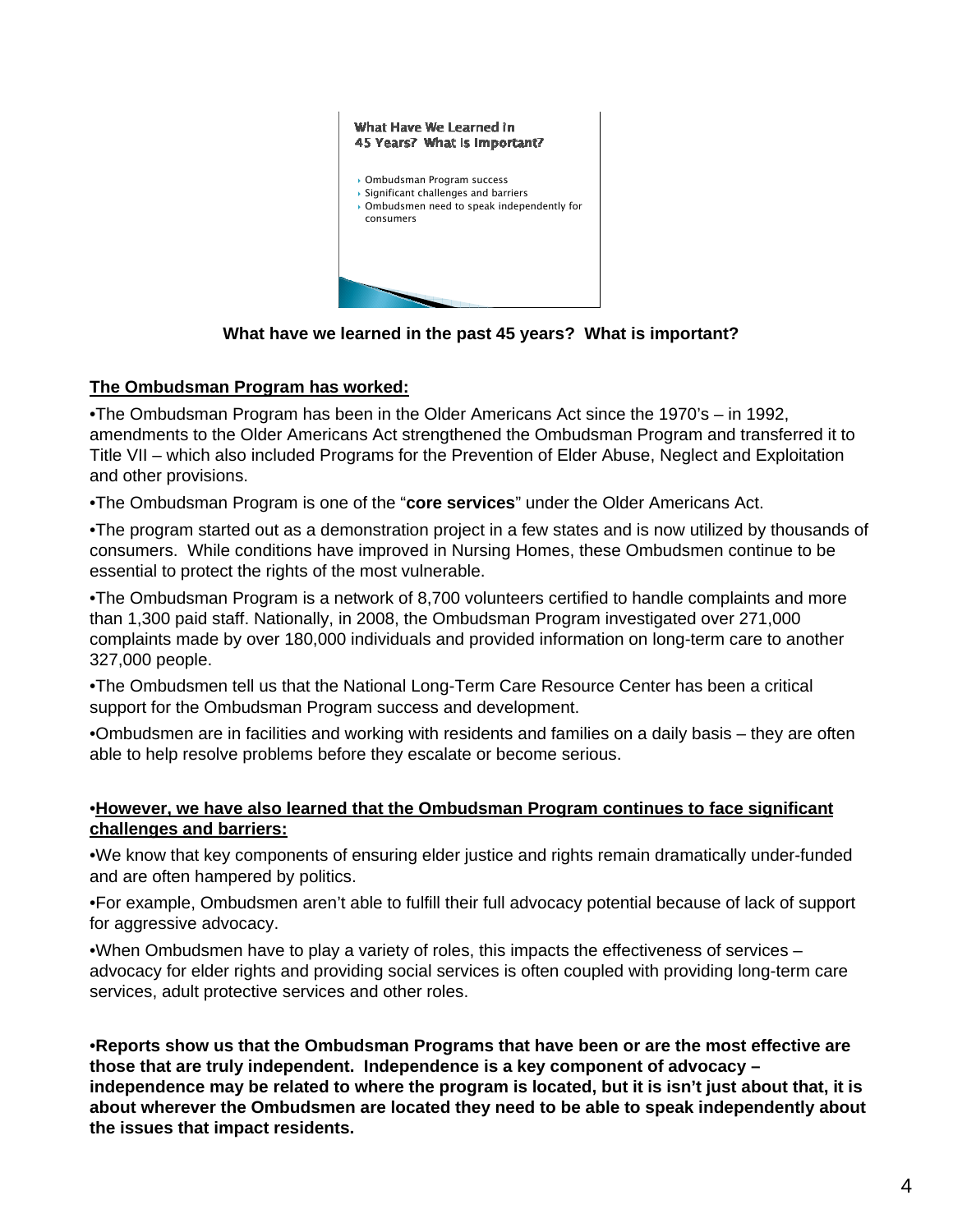

**Is the Ombudsman Program Doing What it Should?**

•NCCNHR hears regularly how important the Ombudsmen are to consumers.

•However, as I mentioned, Ombudsmen face major challenges.

•Ombudsmen face lobbying restrictions, concerns over taking sides and the inability to make public comments on issues, policies and regulations that affect residents.

•Significant state budget cuts are holding back Ombudsmen from being able to do what they already are mandated to do, let alone respond to the changing landscape of long-term care.

•The Federal recommendation is one full-time Ombudsman for every 2,000 nursing beds/boarding care beds. Nationally we have not yet achieved that goal on average. And in fact, in some states Ombudsmen have to cover twice that number of residents.

•Ombudsmen are advocates – and becoming service providers challenges that role.

•Wearing multiple hats stretches Ombudsmen thin.

•The multiple hats can cause confusion for consumers – i.e. some individuals are a part-time Ombudsman, part-time case manager/benefits counselor.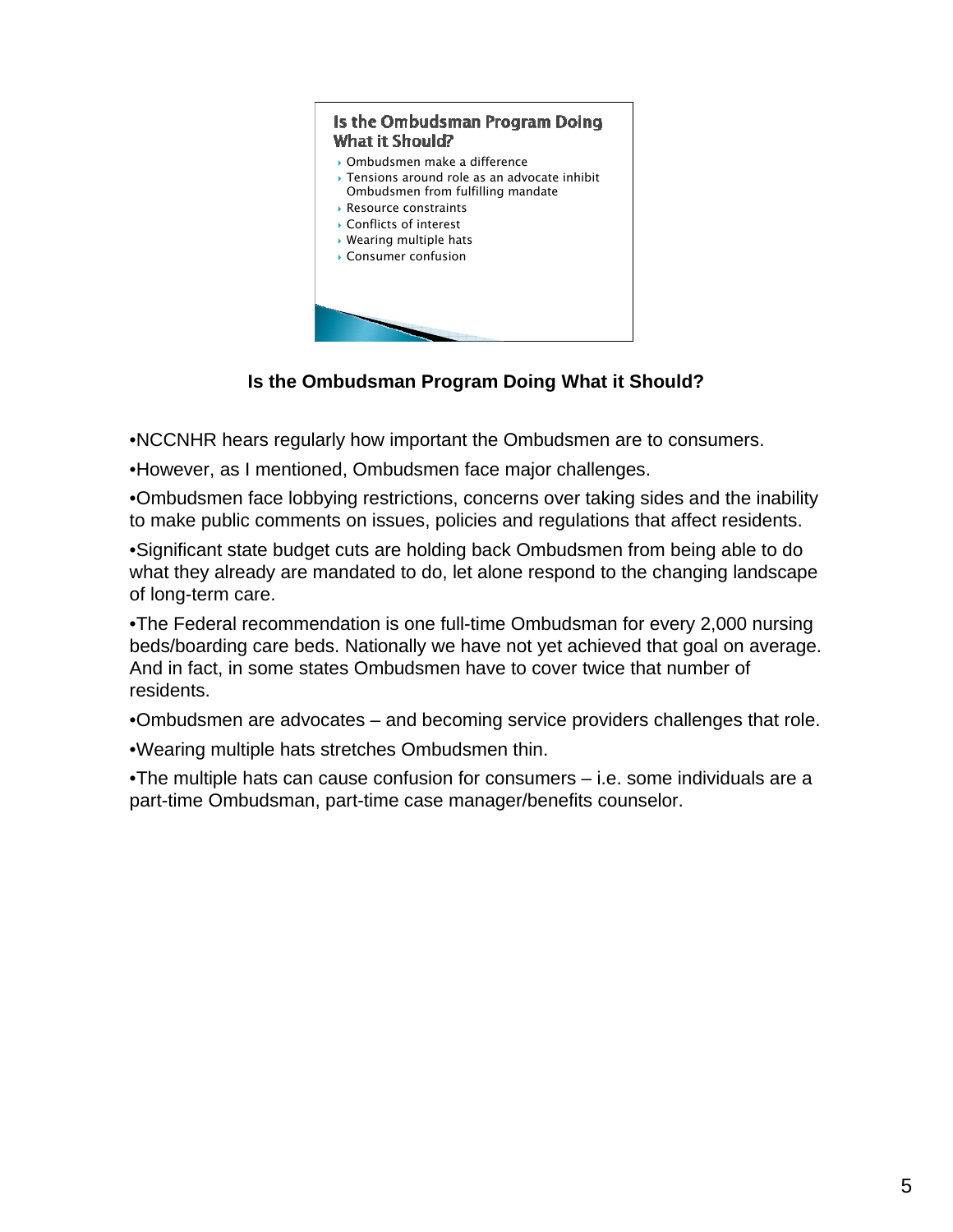

**What Do Ombudsman Programs Need?**

•Programs need to be clearly defined and adequately resourced so they perform well.

•In addition to reauthorization, appropriations need to be made to adequately fund the Ombudsman Program.

•That said, in the Older Americans Act, the maintenance of effort and minimum funding requirements have greatly assisted during this time of state budget cuts. Keeping those provisions in the Older Americans Act helps ensure basic support for the Ombudsman Programs, particularly in this time of deep budget cuts.

•Ombudsman Programs need good oversight of how programs are carried out – where Ombudsmen are not able to be effective, the Administration on Aging should step in and hold the state accountable.

•Ombudsmen need ongoing training to respond to the changing landscape of longterm care – we need to continue to build support for the Elder Justice Act, and the provisions in the Act that include Ombudsman training.

•States need to allow the programs to be implemented the way the law says.

•Conflicts of interest need to be resolved, parameters and boundaries need to be set.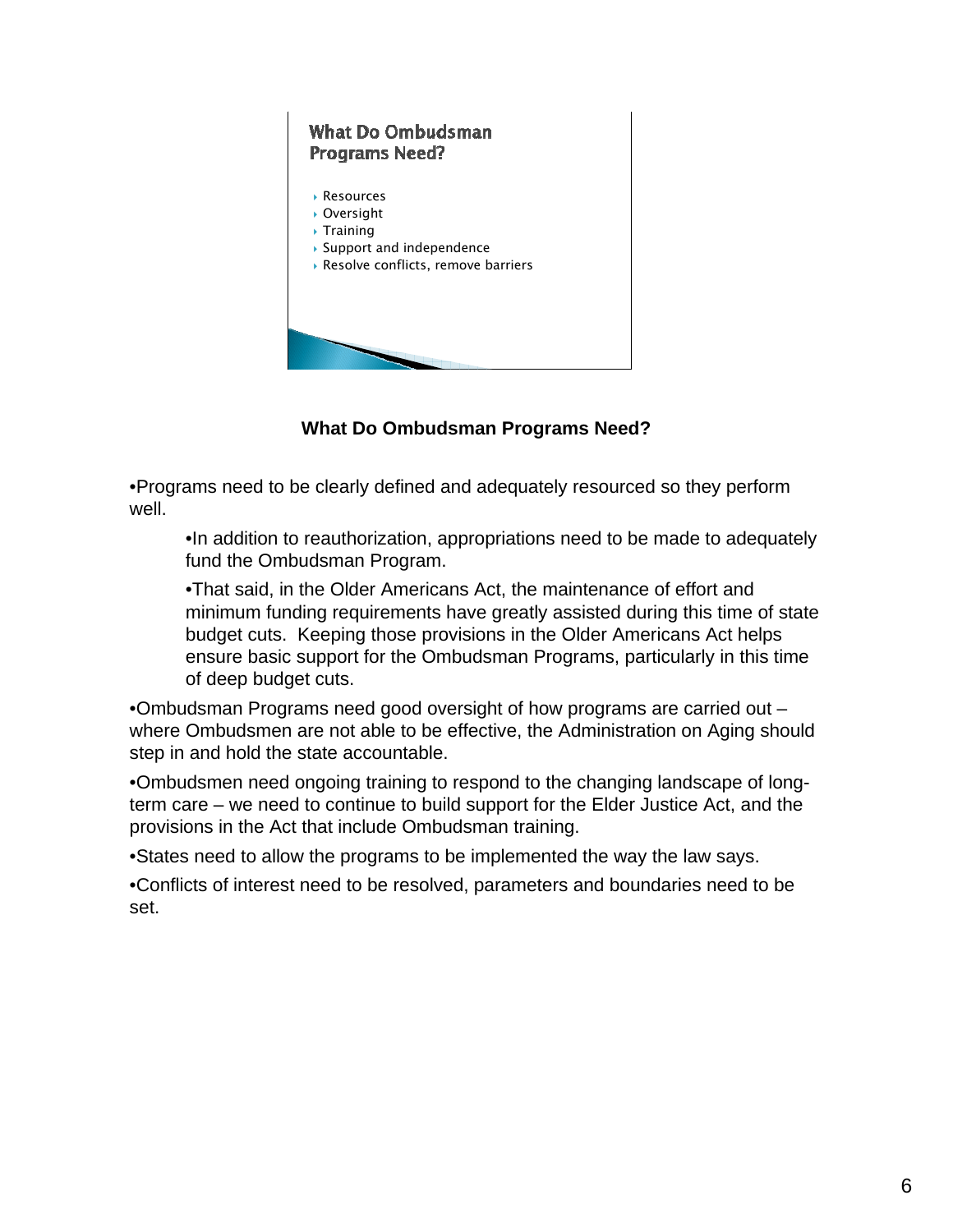

### **Should Ombudsman Services be Authorized for Home- and Community-Based Services?**

#### •**No matter where an individual receives long-term care, services and supports, they need access to a strong, independent advocate.**

•In the vast majority of states, Ombudsman services are available for elders who receive services in long-term care facilities but similar services are not available for consumers of long-term care in their own home. Many of these individuals have no access to an Ombudsman to resolve their complaints as they would have in a nursing home.

•Twelve states have state funding and/or authorization to provide Ombudsman services in homes.

•The expansion of the Ombudsman Programs into home- and community-based services in every state is a challenging issue requiring serious consideration.

#### •**In terms of practicality of Ombudsmen entering HCBS, resource concerns are significant.**

•For example, studies show that residents of 17% of nursing homes and 53% of all board and care/assisted living homes did not receive regular visits from an Ombudsman in Fiscal Year 2009 (National Ombudsman Reporting System). Residents in more than half of our nation's board and care and assisted living facilities are still not receiving regular access to an Ombudsman, nearly three decades after the Older Americans Act mandated Ombudsmen to provide this service. It is clear that the Ombudsman Programs cannot do more without more resources.

#### •**But this is not just a resource issue, it is a systems issue too.**

•We know conflicts of interest exist now – this will be even more of a concern if Ombudsmen move into home- and community-based services. Any conflict, whether real or perceived needs to be addressed.

•The issue of Ombudsman Program expansion is a challenging issue that require serious consideration and dialogue. I think it is important to say that many Ombudsmen have skills and knowledge that are transferable to other long-term care settings and we have much to gain from working with Ombudsmen to figure out how to fill the gaps in advocacy for individuals utilizing home- and community-based services.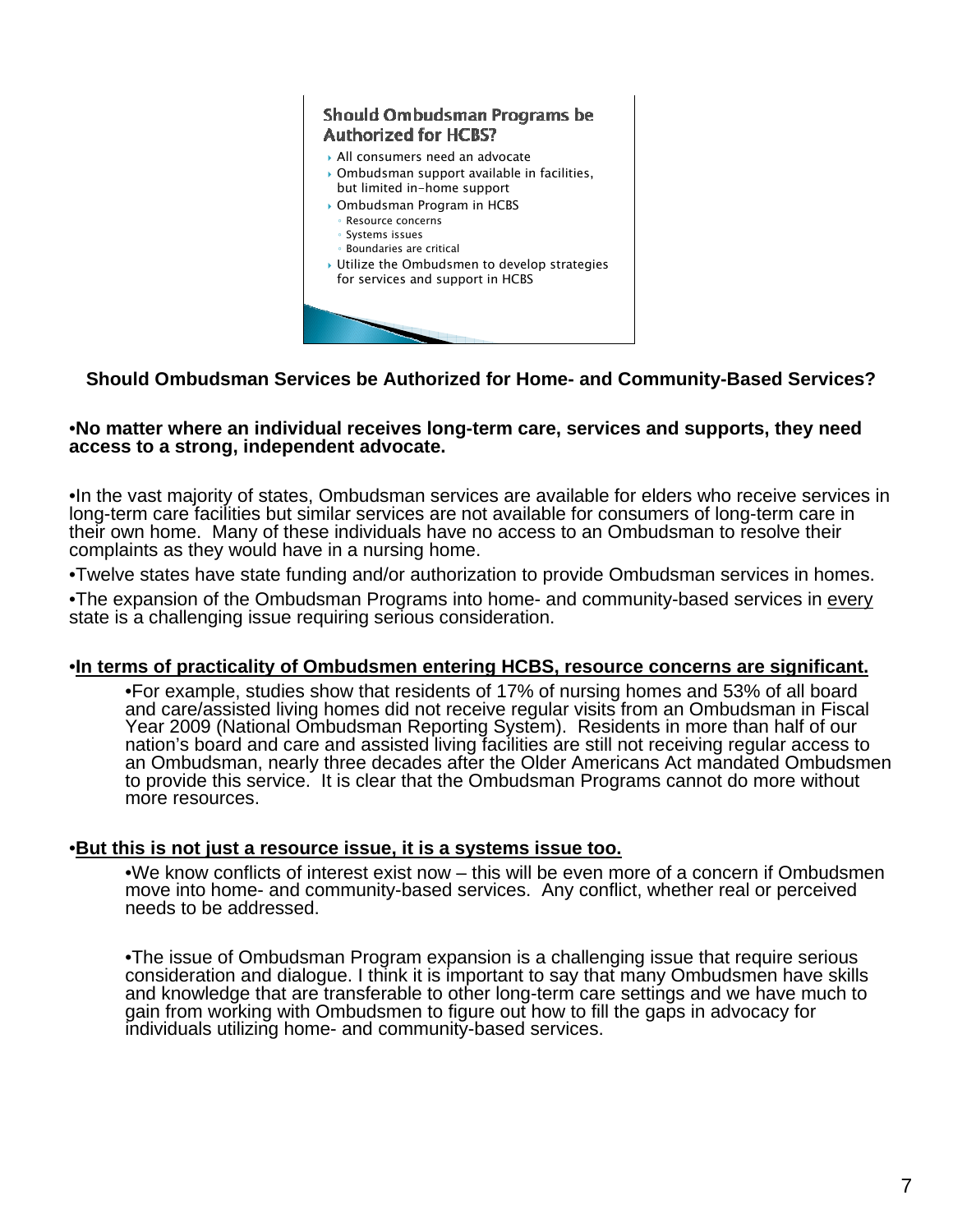# Where Do We Go From Here?

- ▶ Put consumers first
- Ombudsmen are a core service of the Older Americans Act
- Integration of elder rights programs
- Elder abuse protections
- Better coordination
- Advocacy for the consumer in HCBS important



**Where Do We Go From Here?**

•We need to keep stating the obvious so it is not forgotten. **Put the consumer first** – Culture Change and consumer choice should direct and inform the services we provide and our advocacy efforts.

•The Ombudsman program is a core service of the Older Americans Act and must be implemented in the way it was intended –

•Ombudsmen need support to be strong advocates for elders.

•The Ombudsmen and the agencies that house them must develop mechanisms to resolve conflict of interest and tensions.

•Congress needs to expand appropriations to provide adequate support for the Title VII Ombudsman Programs.

•Ombudsmen are an integral partner for the aging network and can provide valuable information and insight about the long-term care system and the needs of consumers.

•The selection of a National Long-Term Care Ombudsman is one very important step to strengthening the Ombudsman Program – thank you to Assistant Secretary Greenlee for making this a priority.

•In addition, we also need to integrate elder rights programs into state plans and area plans.

•Furthermore, elder abuse protections need to be better coordinated and advocacy for the individual needs to be the priority.

•Finally, we should continue to explore how the aging network can promote the rights of the individual regardless of long-term care setting.

•Advocacy for the consumer is very important in home- and communitybased settings as infrastructure is still in development and these consumers often live in isolated settings.